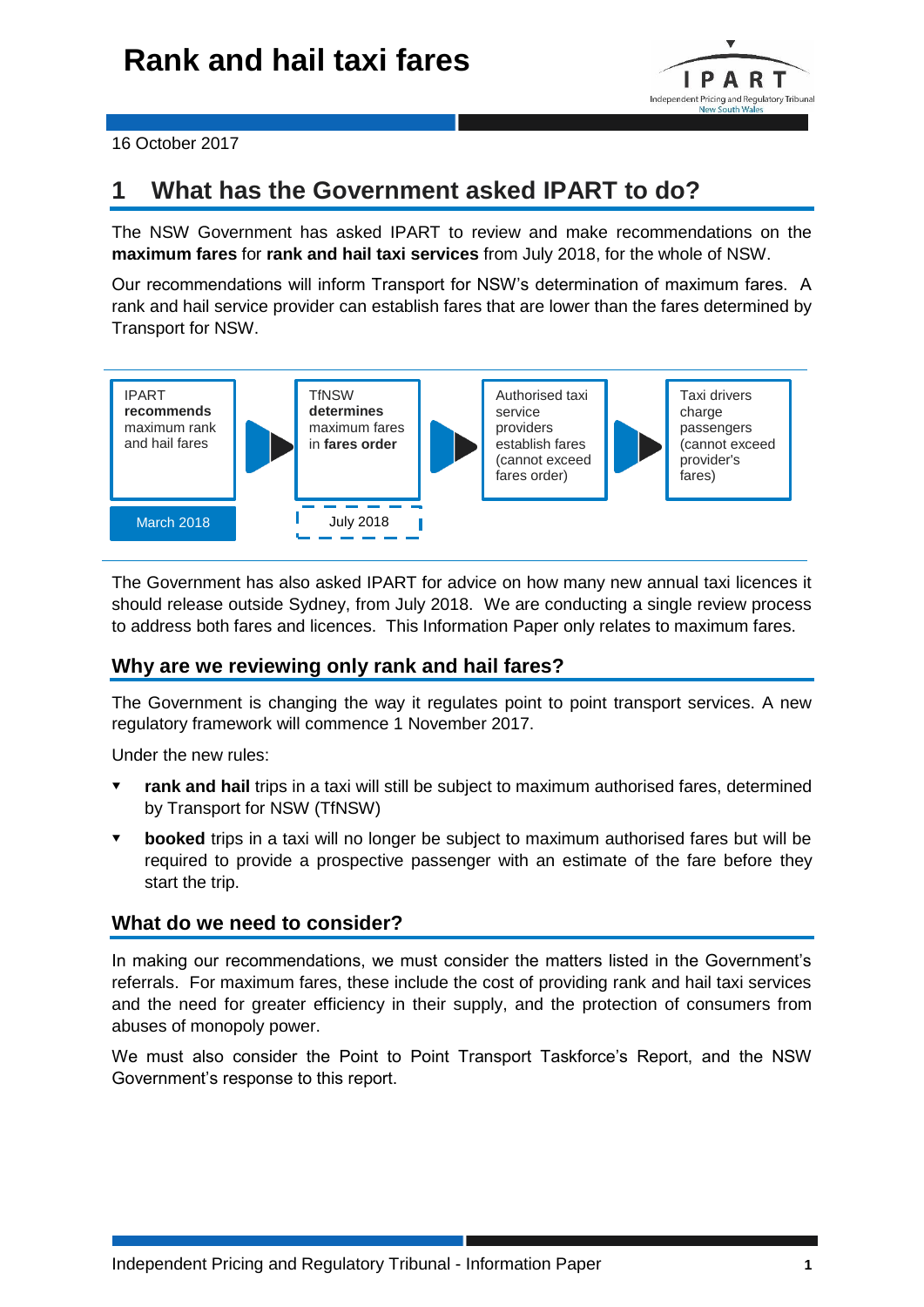# **2 What is our approach to reviewing maximum fares?**

Although IPART has made recommendations on taxi fares since 2001, the rapid changes in the point to point transport industry mean we are approaching this review differently.

We are reviewing stakeholder responses to our Issues Paper and looking at other sources to assess the level of competition in the market for rank and hail services across NSW.

In a competitive market customers have choices about the provider they use, and can shop around for a better deal if they think the fare offered by a particular provider is too high. Providers are discouraged from charging fares above the level of their efficient costs, or providing poor levels of service, by the threat of losing customers to their competitors.

If competition in the market for point to point transport services is effective, the regulation of fares can be more light-handed than it has been in the past.

Our assessment of competition will inform our recommendations on matters such as:

- what tariff components, if any, TfNSW should prescribe in its fares order
- whether authorised taxi service providers should have more flexibility about when peak and off-peak tariffs apply
- whether authorised taxi service providers should have more flexibility to change the relativities between tariff components
- $\bullet$  the appropriate levels for tariff components
- $\bullet$  the appropriate non-tariff charges
- whether there should be one or more fare zones (eg, country and urban), and
- how customers can obtain information about, and compare, the fares offered by taxi service providers.

## **3 Where are we up to?**

We released an Issues Paper in September 2017. We are now considering stakeholder responses to the Issues Paper and preparing our Draft Report and draft recommendations. We will publish these in December 2017.

Table 1 sets out an indicative timetable for the review. We will update this timetable on our website as the review progresses.

#### **Table 1 Indicative review timetable**

|                                             | Date                  |
|---------------------------------------------|-----------------------|
| <b>Issues Paper released</b>                | September 2017        |
| Draft Report release                        | December 2017         |
| Public forums (Sydney and outside Sydney)   | January/February 2018 |
| Draft Report submissions due                | February 2018         |
| <b>Final Report to Minister</b>             | 9 March 2018          |
| Transport for NSW publishes new fares order | For 1 July 2018       |